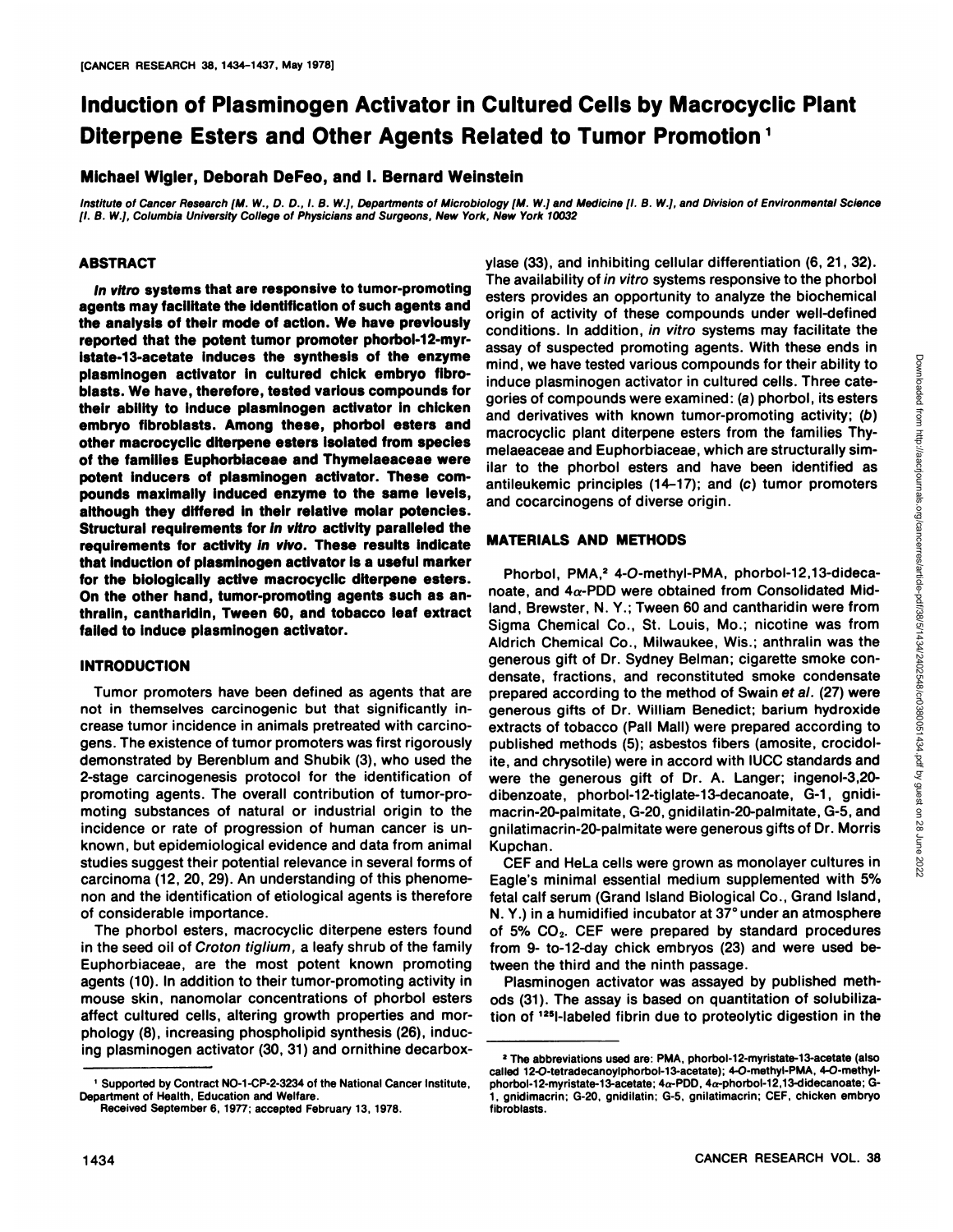presence of plasminogen and sample. For the experiments  $30$ described here, the sample was a lysate of cells prepared as described previously (31). Plasminogen was prepared<br>from outdated human plasma (7), and <sup>125</sup>l-labeled fibrin-<br>coated dishes were prepared as described by Unkeless et<br> $\frac{3}{2}$  al. (28).<br>For the purpose of assaying the from outdated human plasma  $(7)$ , and  $1251$ -labeled fibrincoated dishes were prepared as described by Unkeless et  $\frac{3}{2}$  <sub>20</sub> al. (28).

For the purpose of assaying the induction of plasminogen  $\frac{\omega}{2}$  is<br>tive to the various compounds. CEE from third, to eighth. activator by various compounds, CEF from third- to eighthpassage cultures were exposed to test agents for either 12  $\frac{2}{5}$ <br>hr in the absence of serum or 24 hr in the presence of hr in the absence of serum or 24 hr in the presence of serum. At the end of this time, cell lysates were prepared as previously described (31) and were stored frozen until assayed for plasminogen activator. Induction of plasmino gen activator by phorbol esters is slower in the presence of serum that in its absence but reaches the same level of induction under both conditions in 24 and 12 hr, respec tively (unpublished work). More importantly, the presence or absence of serum does not affect the dose-response curve of CEF to the phorbol esters.

# **RESULTS**

Table 1 summarizes the response of CEF to phorbol, its esters and derivatives, and to a series of macrocyclic plant diterpene esters isolated from members of the families Euphorbiaceae and Thymelaeaceae, which have been char acterized as antileukemic agents. Cells were exposed to varying concentrations of each agent for 12 hr, and the amount of activity in cellular lysates was determined. In Chart 1, typical dose-response curves are plotted fora few of the compounds studied. With the most potent com pounds, induction occurs in the nanomolar range. Maxi mum-fold induction observed is within a factor of 2 for each active compound, and the level of induction plateaus for all compounds studied at sufficiently high concentrations. The level of induction observed in CEF treated with these com-

#### Table 1

#### Induction of plasminogen activator by phorbol, phorbol esters, and other macrocyclic plant diterpenes

CEF were exposed to agents over a broad range of concentra tions, and the amount of plasminogen activator in cell lysates was determined as described (31).  $ED_{50}$  was determined as the dose producing 50% of maximal induction. See text for details and references.

| Compound                          | $ED_{so}$<br>$(x 10^{-9} M)$ | <b>Biological</b><br>activity |
|-----------------------------------|------------------------------|-------------------------------|
| <b>Phorbol</b>                    | >26.000                      | a                             |
| PMA                               | 7.8                          | ь                             |
| 4-O-Methyl PMA                    | 150                          | c                             |
| Phorbol-12,13-didecanoate         | 7.1                          | ь                             |
| $4\alpha$ -PDD                    | >1.400                       | c                             |
| Phorbol-12-tiglate, 13-decanoate  | 43                           | d                             |
| Ingenol-3,20-dibenzoate           | 18                           | d                             |
| <b>Mezerein</b>                   | 1.5                          | d                             |
| G-1                               | 1.2                          | d                             |
| Gnidimacrin-20-palmitate (G-25)   | 100                          | d                             |
| G-5                               | 3.1                          | d                             |
| Gnilatimacrin-20-palmitate (G-18) | 56                           | d                             |
| G-20                              | 3.0                          | d                             |
| Gnidilatin-20-palmitate (G-21)    | 56                           | d                             |

Inactive as tumor promoter.

**b** Potent tumor promoter.

Reportedly inactive as tumor promoter. Antileukemic.



CONCENTRATION (NANOGRAMS/ML)

centrations of macrocyclic plant diterpene esters. Subconfluent plates of CEF were exposed to the indicated agents for 12 hr in the absence of serum. Cellular lysates were prepared and plasminogen activator levels were mea sured as percentage of fibrinolysis, as indicated in the text. IDB, ingenol dibenzoate; PTD, phorbol-12-tiglate-13-decanoate; G-25, gnidimacrin-20 palmitate.

Chart The induction (NANoGRAMS/ML)<br>Chart 1. The induction of plasminogen activator in CEF by varying con-<br>
Chart I. The induction of plasminogen activator in CEF by varying con-<br>
The wave serosed of the inducted agents for pounds does not represent the maximum level of synthesis of which these cells are capable. When CEF infected with Rous sarcoma virus are treated with PMA, they produce plasminogen activator levels 10 to 40 times higher than when uninfected cells are similarly treated (30). From data such as those shown in Chart 1, a dose that produced 50% of the maximum effect can be estimated for each com pound, and these values are indicated in Table 1. Of the compounds tested, only  $4\alpha$ -PDD (up to 1.4  $\times$  10<sup>-6</sup> M) and phorbol (up to  $2.5 \times 10^{-5}$  M) were completely inactive.

The structures of the compounds tested are shown in Chart 2. Three different macrocyclic ring structures (phor bol, mezerein, and ingenol) have activity, and all share a common 7-membered ring in a fixed orientation to a 5 membered ring. Mezerein, G-1, G-20, and G-5 are as potent or more so than is PMA. When the  $C_{20}$  alcohols of the gnidia compounds (G-1, G-20, and G-5 are esterified (gnidimacrin-20-palmitate, gnidilatin-20-palmitate, gnilatimacrin-20 palmitate), molar potency is reduced 20- to 100-fold.

Phorbol-12-tiglate, 13-decanoate and 43 decays asbestos fibers amosite, crocidolite, and chrysotile, which  $\text{ED}_{50}$  Biological HeLa were treated with the indicated agent for 24 hr in the  $\frac{5}{8}$ 1,400  $\epsilon$  tharidin (13), and Tween 60 (25) were tested as were the Listed in Table 2 are miscellaneous agents that we tested for induction of activity in CEF or HeLa. Cultures of CEF or presence of serum and plasminogen activator levels determined in cellular lysates. For each experiment, cultures treated with  $5 \times 10^{-8}$  M PMA were included as positive controls. The tumor-promoting agents anthralin (4), canmay act as cocarcinogens (24) and are reported to induce plasminogen activator in mouse peritoneal macrophages (9). These compounds did not induce plasminogen activa tor in CEF or HeLa. Extracts of tobacco leaf and cigarette smoke condensate have been repeatedly shown to possess tumor-promoting activity in mouse skin (5, 29). In addition, both tobacco extracts and smoke condensate contain ma crocyclic diterpenes, similar in structure to phorbol (22). For these reasons, we tested a barium hydroxide extract of tobacco with demonstrated promoting activity (5), an ex-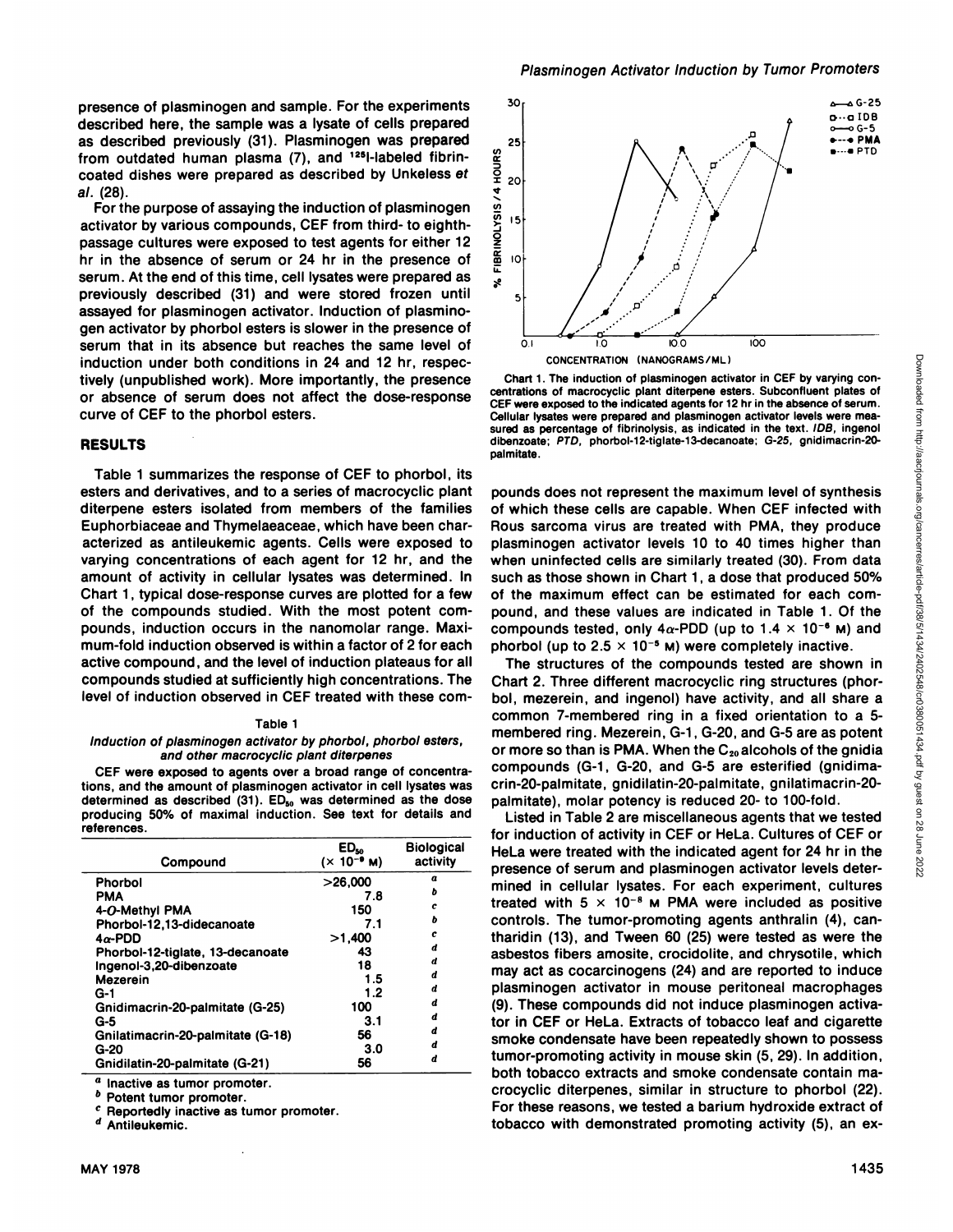



tract of cigarette smoke condensate, and various chemical fractions of the latter according to the scheme of Swain et al. (27) for the ability to induce plasminogen activator in either CEF of HeLa. None of the extracts of fractions thereof exhibited biological activity characteristic of the phorbol esters.

# **DISCUSSION**

Plasminogen activator is a serine protease that specifically cleaves plasminogen to plasmin, the major fibrinolytic factor in blood (28). Measurable levels of plasminogen activator are found in a variety of body tissues as well as in cell and organ cultures (1). In a previous paper (31), we reported on the induction of the enzyme in cultured CEF

## Table 2

Agents that fail to induce plasminogen activator in CEF or HeLa Cells were exposed to agents for 24 hr in the presence of medium with serum, cell lysates were prepared, and plasminogen activator was assayed as described.

|                                                   | Dose                     |                          | Induc-            |
|---------------------------------------------------|--------------------------|--------------------------|-------------------|
| Agent                                             | $(\mu q/m)$              | Cell                     | tion <sup>a</sup> |
| <b>PMA</b>                                        | 0.03                     | CEF                      | $+$ <sup>b</sup>  |
|                                                   |                          | HeLa                     | $\ddot{}$         |
| Anthralin                                         | $1 - 30$                 | <b>CEF</b>               | <b>NS</b>         |
|                                                   |                          | HeLa                     | <b>NS</b>         |
|                                                   |                          |                          |                   |
| Cantharidin                                       | 10-100                   | <b>CEF</b>               | <b>NS</b>         |
|                                                   | $1 - 30$                 | HeLa                     | <b>NS</b>         |
| Tween 60                                          | 10-1000                  | <b>CEF</b>               | <b>NS</b>         |
|                                                   |                          | HeLa                     | <b>NS</b>         |
|                                                   |                          |                          |                   |
| <b>Asbestos</b>                                   |                          |                          |                   |
| Amosite<br>Crocidolite                            | $0.1 - 10$<br>$0.1 - 10$ | <b>CEF</b>               | NS<br><b>NS</b>   |
| Chrysotile                                        | $0.1 - 10$               | <b>CEF</b><br><b>CEF</b> | <b>NS</b>         |
|                                                   |                          |                          |                   |
| Tobacco, Ba(OH <sub>2</sub> ) extract             | 30-1000                  | HeLa                     | <b>NS</b>         |
|                                                   |                          |                          |                   |
| Cigarette smoke conden-<br>sate, dimethyl sulfox- | $25 - 75$                | <b>CEF</b>               | <b>NS</b>         |
| ide extract                                       |                          | HeLa                     | <b>NS</b>         |
|                                                   |                          |                          |                   |
| Cigarette smoke conden-                           | $5 - 20$                 | <b>CEF</b>               | <b>NS</b>         |
| sate fractions <sup>c</sup>                       |                          | HeLa                     | <b>NS</b>         |
| Cigarette smoke reconsti-                         | $3 - 30$                 | <b>CEF</b>               | NS                |
| tute <sup>d</sup>                                 |                          | HeLa                     | <b>NS</b>         |
|                                                   |                          |                          |                   |
| <b>Nicotine</b>                                   | 100-1000                 | <b>CEF</b>               | NS                |

 $\boldsymbol{a}$ In each experiment, cultures of CEF and HeLa were exposed to PMA (30 ng/ml) as a positive control for induction.

 $b$  +, greater than 10% fibrinolysis in 3 hr; NS, no significant activity above untreated cultures (less than 1% fibrinolysis in 3 hr).  $c$  All 12 fractions of cigarette smoke condensate were tested

according to the fractionation scheme of Swain et al. (27). Fractions were pooled (27).

and HeLa cells by the potent tumor promoter phorbol-12myristate-13-acetate. We report here the results of tests of additional phorbol esters and derivatives, promoters of diverse origins, and related agents.

The potent tumor-promoting phorbol esters PMA and phorbol-12,13-didecanoate were both potent inducers of plasminogen activator while phorbol was completely inactive (2). 4-O-methyl-PMA, which has been reported to be inactive as a tumor promoter in mouse (18), was active in our system, although only at relatively high concentrations. It is thus possible that this compound was not tested for tumor promotion at sufficiently high doses. Consistent with our finding is the report that 4-O-methyl-PMA induces ornithine decarboxylase in cultures of mouse epidermal cells (33).  $4\alpha$ -PDD is claimed to be inactive as a tumor promoter (E. Hecker, personal communication), yet Mondal et al. (19) find that it promotes chemical transformation of mouse 10T  $\frac{1}{2}$  cells in vitro. We find  $4\alpha$ -PDD to be inactive as an inducer of plasminogen activator in CEF. We feel that the discrepancies in the in vitro and in vivo systems merit further investigation.

In addition to the above compounds, we have tested